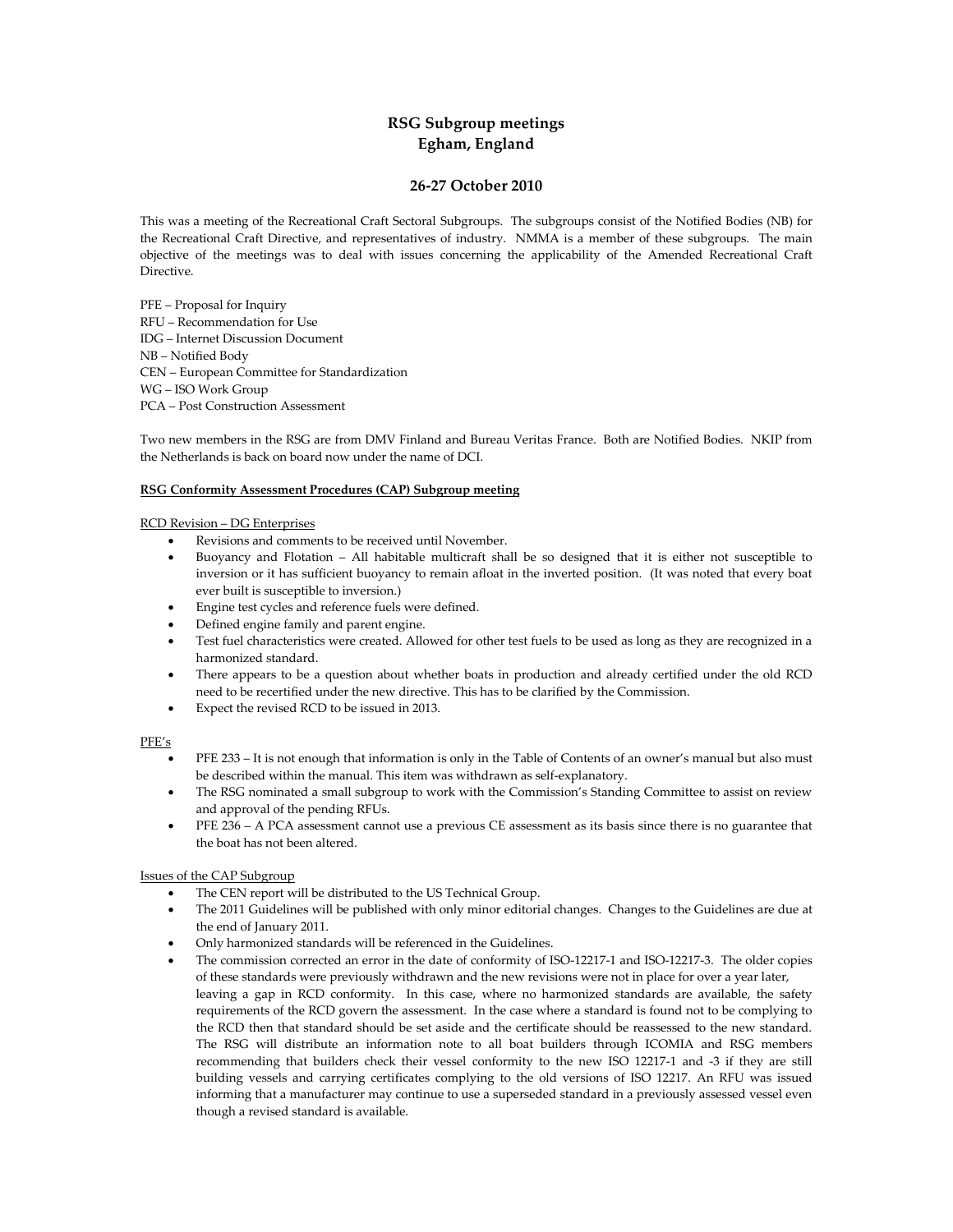- From the Commission:
	- o Question of model year already defined in ISO 10087.
	- o If an owner changes the boat such as an engine changeout, is the owner required to obtain a new DoC? This is a legal question beyond the scope of the RSG.
	- o How does a NB assess exhaust in a PCA? Use a CE engine or leave the engine home. This topic needs a lot of work in the regulatory world.
- The EU is awaiting the arrival of E7 and E10 in their fuel and anticipates the same problems that the US experienced 5 years ago. A RSG subgroup was formed to review the standards available for hose construction and testing allowable for E diesel fuels. David Marlow is the US rep on the subgroup.
- The RSG discussed the lack of transparency of ADCO meetings. A letter from ICOMIA was sent to the Commission requesting improved RSG/ADCO relations.
- The RSG was presented with a marketing paper from a component manufacturer with numerous errors and inaccuracies, noting, among other things, "RSG approval". The first RSG action will be visit the booth of this component maker at METS to discuss and hope to correct their advertising errors.
- IMCI uncovered another false certificate in a PCA assessment completed by another NB. The commission verified that a PCA needs an individual assessment and cannot use a previous CE assessment conducted on a new model. IMCI will submit a PFE to the group on this topic.

# **RSG Design and Construction Subgroup meeting**

# PFEs

- PFE 183 Questions on fireport sizing and sizing of portable fire extinguishers for tank spaces; refer to ISO 9094 WG.
- PFE 197 Escape hatch; Added the need for fire detection in craft having aft cabins, and added an acceptable distance from a cooker in an escape route.
- PFE 229 A boat shall designate a main helm position and it shall be fixed.
- PFE 231 Is the EMC directive applicable to PWC? The commission determined that PWC are held to the EMC directive. The commission also determined that this directive applies to all boats. These determinations were challenged by the RSG who believe that this directive applies to only electronic components. This topic TBD, legal advice was requested from the commission on this matter.
- PFE 232 Can fuel hoses use a "family" concept when testing fuel hoses? The RSG will consult with Bob White at METS.
- PFE 234 Does a PWC builder need to provide a document verifying that the engine complies with ISO 13592, back flame arrester? No.
- PFE 235 Shall integral diesel tanks be tested in the same manner as integral metal tanks? These tanks shall be tested under ISO 10088. This topic should also be addressed in the next revision of ISO 21487.

#### Issues of the DCN Subgroup

- ISO 11812 has a number of mistakes that will be corrected by the convener at the next meeting of the ISO WG.
- ISO 21487 needed to be amended to revise the melting point requirement of PE fuels tanks from 120 to 150C. Some tanks have already been certified to the lower temperature. The EU commission acknowledged that there is an error in the standard and allows for tanks to be certified to ISO 10088 until the revision of ISO 21487 has been completed and approved.

# **RSG Exhaust Subgroup meeting**

#### PFEs

N/A

Issues of the Exhaust Subgroup

 MARPOL has issued Convention Annex VI for exhaust emissions for marine diesel engines over 130kw. These are still non-binding recommendations.

The next meeting of the RSG is tentatively scheduled for April 6-7, 2011 in Brussels, Belgium. The next meeting of the subgroups was tentatively scheduled for February 24-25, 2011 in Rimini, Italy.